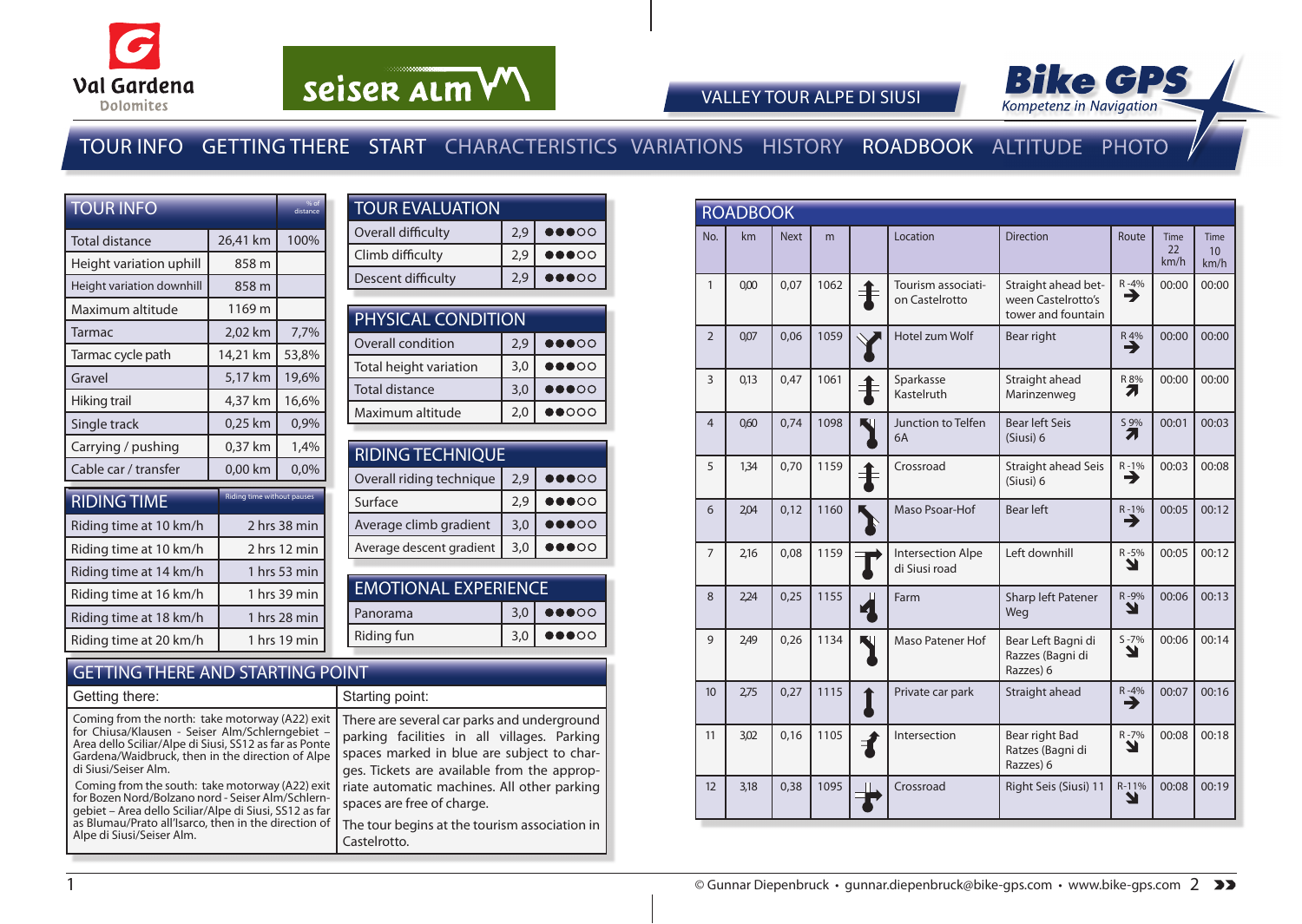



VALLEY TOUR ALPE DI SIUSI

#### TOUR INFO GETTING THERE START CHARACTERISTICS VARIATIONS HISTORY ROADBOOK ALTITUDE PHOTO

|     | <b>ROADBOOK</b> |             |      |                                                |                                      |               |                           |                                        |
|-----|-----------------|-------------|------|------------------------------------------------|--------------------------------------|---------------|---------------------------|----------------------------------------|
| No. | km              | <b>Next</b> | m    | Location                                       | <b>Direction</b>                     | Route         | <b>Time</b><br>22<br>km/h | <b>Time</b><br>10 <sup>1</sup><br>km/h |
| 13  | 3,56            | 0,57        | 1054 | Junction with Via<br>FassIfun                  | Bear left downhill                   | R-8%<br>צ     | 00:09                     | 00:21                                  |
| 14  | 4,14            | 0,03        | 1017 | Intersection main<br>road Seis                 | Left to the tourism<br>association   | A-7%<br>N     | 00:11                     | 00:24                                  |
| 15  | 4,17            | 0,06        | 1010 | Tourism associ-<br>ation Siusi, bus<br>station | Straight ahead to<br>roundabout      | A-6%<br>Y     | 00:11                     | 00:24                                  |
| 16  | 4,23            | 0,20        | 1006 | <b>Roundabout Siusi</b>                        | Right Sant'Osvaldo                   | R-5%<br>Y     | 00:11                     | 00:25                                  |
| 17  | 4.42            | 0,60        | 997  | <b>Hotel Enzian</b>                            | Left<br>Burgfriedenstraße            | R-6%<br>N     | 00:12                     | 00:26                                  |
| 18  | 5,03            | 0,11        | 959  | <b>Bau Center</b>                              | Straight ahead<br>uphill             | R 7%<br>71    | 00:13                     | 00:30                                  |
| 19  | 5,14            | 0,35        | 967  | Crossroad, bus<br>stop                         | Right downhill<br>(take gravel path) | $S - 4%$<br>N | 00:14                     | 00:30                                  |
| 20  | 5,49            | 0,09        | 952  | <b>Haus Martinstein</b>                        | Straight ahead<br>(take cycle path)  | $R - 2%$<br>⊣ | 00:14                     | 00:32                                  |
| 21  | 5,58            | 0,12        | 950  | Junction to golf<br>club                       | Straight ahead                       | 41%           | 00:15                     | 00:33                                  |
| 22  | 5,70            | 0,80        | 951  | Junction hiking<br>trail                       | Bear right Völs<br>(Fiè) 11          | $S - 1%$<br>→ | 00:15                     | 00:34                                  |
| 23  | 6,50            | 0,06        | 937  | Small chapel                                   | Bear left Völs (Fiè)<br>11           | $R - 4%$<br>→ | 00:17                     | 00:38                                  |
| 24  | 6,55            | 0,10        | 935  | Junction to the<br>main road                   | Straight ahead Fiè<br>(Fiè) 11       | R-7%<br>Y     | 00:17                     | 00:39                                  |
| 25  | 6,65            | 0,47        | 928  | Crossroads (to the<br>Huber Hof)               | Straight ahead Fiè<br>(Fiè) 11       | $R - 2%$<br>⊣ | 00:18                     | 00:39                                  |

|     | <b>ROADBOOK</b> |             |     |               |                                         |                                         |                             |                           |                                        |
|-----|-----------------|-------------|-----|---------------|-----------------------------------------|-----------------------------------------|-----------------------------|---------------------------|----------------------------------------|
| No. | km              | <b>Next</b> | m   |               | Location                                | <b>Direction</b>                        | Route                       | <b>Time</b><br>22<br>km/h | <b>Time</b><br>10 <sup>1</sup><br>km/h |
| 26  | 7,12            | 0,32        | 913 |               | Wooden bridge                           | Bear right Völs<br>(Fiè) 11             | $S - 1%$<br>→               | 00:19                     | 00:42                                  |
| 27  | 7,44            | 0.14        | 915 |               | Junction to Lake -<br>Laghetto di Fiè   | Straight ahead San<br>Costantino        | R 2%<br>→                   | 00:20                     | 00:44                                  |
| 28  | 758             | 0,03        | 918 | K             | Junction to<br>Camping Alpe di<br>Siusi | Straight ahead                          | $R_3\%$                     | 00:20                     | 00:45                                  |
| 29  | 761             | 0,10        | 919 | $\rightarrow$ | Junction hiking<br>trail                | Straight ahead Fiè                      | $R_3\%$                     | 00:20                     | 00:45                                  |
| 30  | 7,71            | 0,32        | 922 |               | Intersection main<br>road               | Bear right Fiè (take<br>foot path)      | $W-2\%$                     | 00:21                     | 00:46                                  |
| 31  | 8,03            | 0.02        | 917 |               | Crossroads (sign-<br>post cul-de-sac)   | Straight ahead                          | W-5%<br>ע                   | 00:21                     | 00:48                                  |
| 32  | 8,06            | 0,15        | 916 |               | Crossroad                               | Bear right down-<br>hill Fiè            | $\mathsf{R}$<br>$-10%$<br>Y | 00:21                     | 00:48                                  |
| 33  | 8,20            | 0,18        | 902 |               | Near<br>Trafohäuschen<br>(small house)  | Bear left San<br>Costantino             | R1%<br>→                    | 00:22                     | 00:49                                  |
| 34  | 8,38            | 0.32        | 905 |               | Near church San<br>Costantino           | Straight ahead Fiè<br>cycle path        | $\sum_{ }^{5-2\%}$          | 00:22                     | 00:50                                  |
| 35  | 8,70            | 0,08        | 900 | ╡             | Hotel Perwanger,<br>Fountain            | Straight ahead Fiè                      | $R - 6%$<br>Y               | 00:23                     | 00:52                                  |
| 36  | 8,78            | 0,86        | 895 |               | Junction                                | Bear left St. Anton<br>(Sant'Antonio) A | W-2%<br>E                   | 00:23                     | 00:52                                  |
| 37  | 965             | 0,08        | 876 |               | Beginning of ma-<br>nufacturing area    | <b>Right Straight</b><br>ahead          | R-9%<br>צ                   | 00:26                     | 00:57                                  |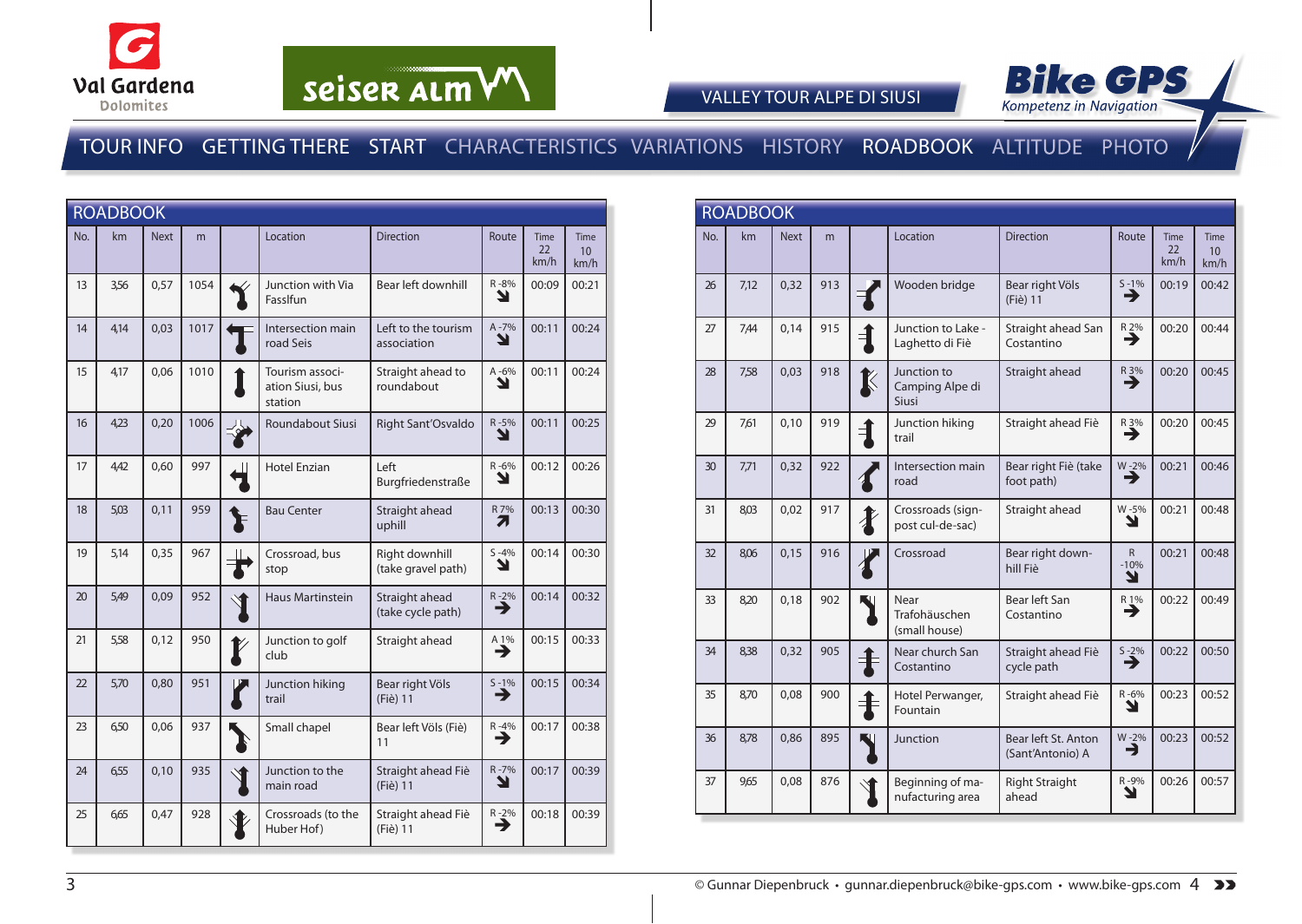



VALLEY TOUR ALPE DI SIUSI

### TOUR INFO GETTING THERE START CHARACTERISTICS VARIATIONS HISTORY ROADBOOK ALTITUDE PHOTO

|     | <b>ROADBOOK</b> |             |     |             |                                                    |                                              |                       |                    |                                        |
|-----|-----------------|-------------|-----|-------------|----------------------------------------------------|----------------------------------------------|-----------------------|--------------------|----------------------------------------|
| No. | km              | <b>Next</b> | m   |             | Location                                           | <b>Direction</b>                             | Route                 | Time<br>22<br>km/h | <b>Time</b><br>10 <sup>°</sup><br>km/h |
| 38  | 9,72            | 0,08        | 869 |             | Intersection                                       | <b>Bear left</b>                             | R 6%<br>71            | 00:26              | 00:58                                  |
| 39  | 9,80            | 0,33        | 872 |             | Roundabout ma-<br>nufacturing area<br>Sant'Antonio | Bear right downhill                          | R-5%<br>Y             | 00:26              | 00:58                                  |
| 40  | 10,13           | 0,22        | 886 |             | Junction to Noval<br>di Fiè                        | Straight ahead                               | R 7%<br>71            | 00:27              | 01:00                                  |
| 41  | 10,35           | 0,38        | 874 |             | Car park Café<br>Restaurant                        | Bear right Fiè cycle<br>path                 | R-8%<br>Y             | 00:28              | 01:02                                  |
| 42  | 10,73           | 0,02        | 846 | $\mathbf k$ | Junction                                           | Straight ahead                               | $R - 7%$<br>Ľ         | 00:29              | 01:04                                  |
| 43  | 10,75           | 0,51        | 844 |             | Fountain                                           | Right                                        | $\sum_{n=1}^{\infty}$ | 00:29              | 01:04                                  |
| 44  | 11,26           | 0,05        | 857 |             | Intersection lea-<br>ding into Fiè                 | Bear right direc-<br>tion roundabout         | A 4%<br>Л             | 00:30              | 01:07                                  |
| 45  | 11,31           | 0,05        | 859 |             | Tourism associati-<br>on Fiè                       | Straight ahead to<br>way out of village      | $A - 4%$<br>Y         | 00:30              | 01:07                                  |
| 46  | 11,35           | 0,51        | 857 |             | Junction leading<br>to way out of Fiè              | Bear left on cycle<br>path                   | $S - 3%$<br>→         | 00:30              | 01:08                                  |
| 47  | 11,86           | 0,02        | 844 |             | Fountain                                           | left                                         | R 7%<br>71            | 00:32              | 01:11                                  |
| 48  | 11,89           | 0,40        | 846 |             | Junction                                           | <b>Bear left</b>                             | $R - 4%$<br>⊣         | 00:32              | 01:11                                  |
| 49  | 12,29           | 0,52        | 831 |             | Novale di Fiè<br>(bend)                            | Straight ahead<br>downhill (Valle<br>Isarco) | R-8%<br>Y             | 00:33              | 01:13                                  |
| 50  | 1281            | 0,37        | 791 |             | Junction to the<br>Maso Pardeller Hof              | Bear left downhill                           | R-7%<br>Y             | 00:34              | 01:16                                  |

|     | <b>ROADBOOK</b> |             |     |                                               |                                                                      |                      |                           |                                         |
|-----|-----------------|-------------|-----|-----------------------------------------------|----------------------------------------------------------------------|----------------------|---------------------------|-----------------------------------------|
| No. | km              | <b>Next</b> | m   | Location                                      | <b>Direction</b>                                                     | Route                | <b>Time</b><br>22<br>km/h | <b>Time</b><br>10 <sup>10</sup><br>km/h |
| 51  | 13,18           | 0,16        | 766 | Wayside cross<br>Novale di Fiè                | Right St.<br>Konstantin (San<br>Costantino) 3                        | R 12%<br>71          | 00:35                     | 01:19                                   |
| 52  | 13,34           | 0,13        | 787 | Junction in bend                              | Sharp left uphill A                                                  | R 15%<br>71          | 00:36                     | 01:20                                   |
| 53  | 13,47           | 0,54        | 804 | Junction path A                               | Bear right uphill                                                    | R 9%<br>71           | 00:36                     | 01:20                                   |
| 54  | 14,02           | 0,19        | 851 | Farm                                          | Straight ahead<br>downhill San<br>Costantino                         | $R2\%$               | 00:38                     | 01:24                                   |
| 55  | 14,20           | 0,38        | 856 | Junction path B                               | Straight ahead San<br>Costantino                                     | R 11%<br>7.          | 00:38                     | 01:25                                   |
| 56  | 14,58           | 0,08        | 895 | Junction hi-<br>king trail to<br>Sant'Antonio | Straight ahead<br>uphill<br>San Costantino                           | R 6%<br>71           | 00:39                     | 01:27                                   |
| 57  | 14,66           | 0,19        | 900 | Hotel Perwanger,<br>Fountain                  | Left loop road B                                                     | $R_1\%$<br>⊣         | 00:39                     | 01:27                                   |
| 58  | 14,85           | 0,03        | 902 | Wooden barn                                   | <b>Bear left Haus</b><br>Nössing                                     | S 7%<br>71           | 00:40                     | 01:29                                   |
| 59  | 14,87           | 0.43        | 901 | Fork                                          | Bear left path B                                                     | $\overrightarrow{ }$ | 00:40                     | 01:29                                   |
| 60  | 15,30           | 0,12        | 904 | Junction (bench)                              | Left                                                                 | W 5%<br>71           | 00:41                     | 01:31                                   |
| 61  | 15,42           | 0,05        | 910 | Intersection hiking<br>trail                  | Bear right                                                           | $P-13%$<br>צ         | 00:42                     | 01:32                                   |
| 62  | 15,47           | 0,31        | 904 | Intersection                                  | Bear left to lake,<br>then continue<br>along the bank of<br>the lake | W-1%<br>→            | 00:42                     | 01:32                                   |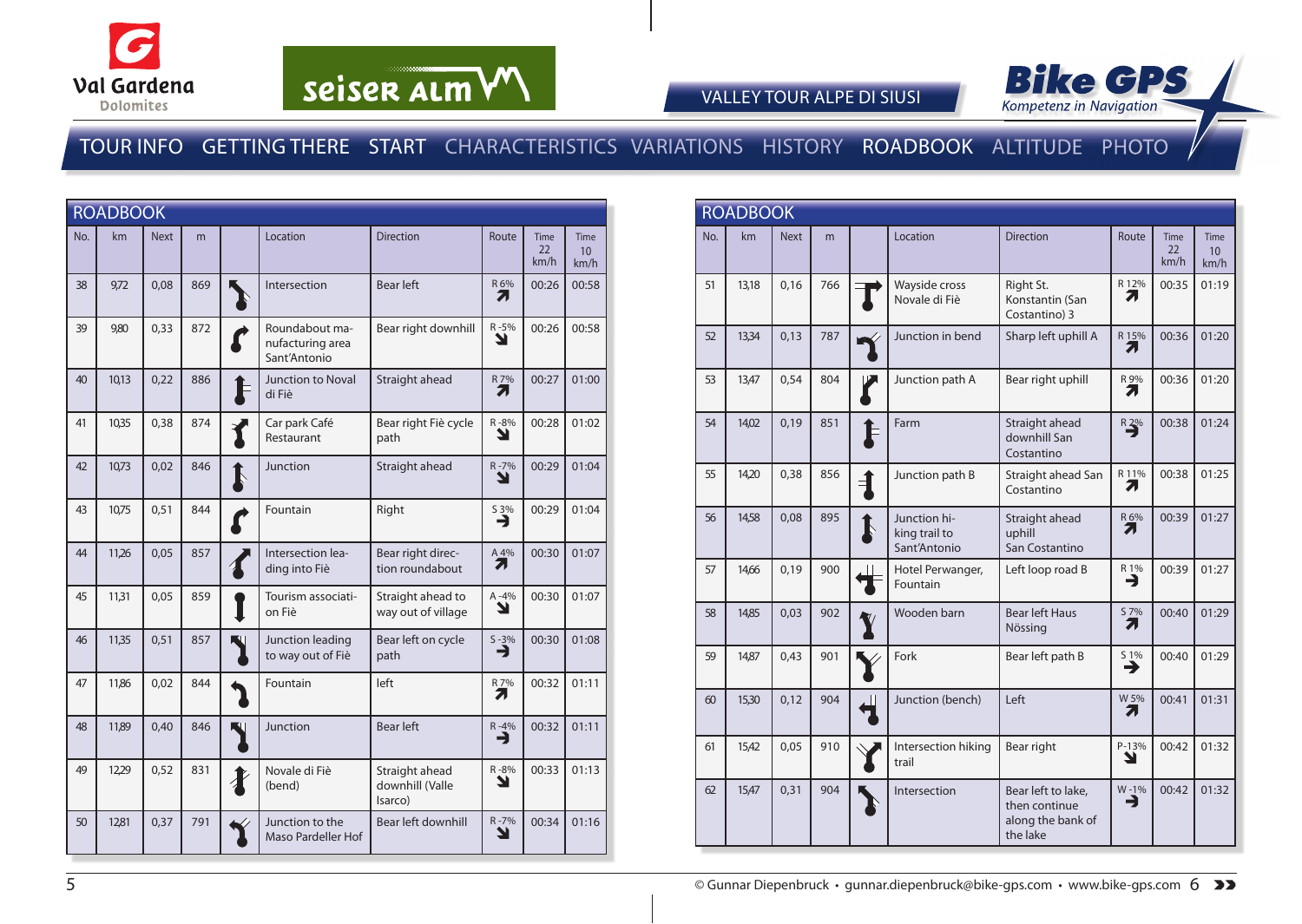



VALLEY TOUR ALPE DI SIUSI

#### TOUR INFO GETTING THERE START CHARACTERISTICS VARIATIONS HISTORY ROADBOOK ALTITUDE PHOTO

|     | <b>ROADBOOK</b> |             |     |                      |                          |                                                   |                  |                    |                           |
|-----|-----------------|-------------|-----|----------------------|--------------------------|---------------------------------------------------|------------------|--------------------|---------------------------|
| No. | km              | <b>Next</b> | m   |                      | Location                 | <b>Direction</b>                                  | Route            | Time<br>22<br>km/h | <b>Time</b><br>10<br>km/h |
| 63  | 15,78           | 0,06        | 903 |                      | Junction                 | Sharp left path B                                 | W 0%<br>∍        | 00:43              | 01:34                     |
| 64  | 15,84           | 0,11        | 903 |                      | Junction (bench)         | Bear right path B                                 | W-6%<br>ע        | 00:43              | 01:35                     |
| 65  | 15,95           | 0,11        | 895 |                      | Junction path B          | Straight ahead<br>downhill                        | W<br>$-14%$<br>Y | 00:43              | 01:35                     |
| 66  | 16,06           | 0,34        | 881 | $\boldsymbol{\zeta}$ | Crossroad                | Bear right path B<br>(black-yellow mar-<br>king)  | W-9%<br>צ        | 00:43              | 01:36                     |
| 67  | 16,40           | 0,52        | 852 |                      | Junction                 | Bear left downhill<br>(black-yellow mar-<br>king) | W6%<br>71        | 00:44              | 01:38                     |
| 68  | 16,92           | 0,11        | 871 |                      | Fallhof                  | Bear left path B                                  | W-7%<br>↘        | 00:46              | 01:41                     |
| 69  | 17,03           | 0,20        | 862 |                      | Path junction            | Bear right path B                                 | $P - 1%$<br>→    | 00:46              | 01:42                     |
| 70  | 17,24           | 0,06        | 862 |                      | <b>Bee hives</b>         | Bear right path B                                 | W-0%<br>È        | 00:47              | 01:43                     |
| 71  | 17,30           | 0,10        | 862 |                      | House (sale of<br>honey) | Bear right path B                                 | S 13%<br>7       | 00:47              | 01:43                     |
| 72  | 17,40           | 0,12        | 877 |                      | <b>Residence Clara</b>   | Left path B                                       | R 11%<br>7.      | 00:47              | 01:44                     |
| 73  | 17,52           | 0,13        | 890 |                      | House and farm-<br>stead | Straight ahead<br>path B                          | R-0%<br>⊣        | 00:47              | 01:45                     |
| 74  | 17,65           | 0,18        | 890 |                      | Near San<br>Costantino   | Left San Vigilio                                  | $S - 8%$<br>N    | 00:48              | 01:45                     |

| <b>ROADBOOK</b> |       |             |      |  |                                                |                                   |                  |                           |                                 |
|-----------------|-------|-------------|------|--|------------------------------------------------|-----------------------------------|------------------|---------------------------|---------------------------------|
| No.             | km    | <b>Next</b> | m    |  | Location                                       | <b>Direction</b>                  | Route            | <b>Time</b><br>22<br>km/h | Time<br>10 <sup>1</sup><br>km/h |
| 75              | 17,82 | 0,62        | 876  |  | Farmstead                                      | Bear left San Vigilio             | W<br>$-13%$<br>Y | 00:48                     | 01:46                           |
| 76              | 18,45 | 0,45        | 794  |  | <b>Bridge</b>                                  | Sharp left                        | S 4%<br>⊣        | 00:50                     | 01:50                           |
| 77              | 18,89 | 0.16        | 803  |  | Junction                                       | <b>Bear left</b>                  | S 7%<br>7        | 00:51                     | 01:53                           |
| 78              | 19,06 | 0,38        | 814  |  | Intersection in<br>bend<br>San Vigilio         | Bear right uphill<br>Siusi        | $R-1%$           | 00:51                     | 01:54                           |
| 79              | 19,43 | 0,30        | 816  |  | <b>Bus stop</b>                                | Sharp right Seis<br>(Siusi) 7A    | R 10%<br>71      | 00:53                     | 01:56                           |
| 80              | 19,73 | 0,80        | 845  |  | Malenger Mühle<br>(mill), museum               | Straight ahead Seis<br>(Siusi) 7A | W 9%<br>71       | 00:53                     | 01:58                           |
| 81              | 20,53 | 0,24        | 918  |  | Intersection                                   | Left                              | R 10%<br>71      | 00:55                     | 02:03                           |
| 82              | 20,77 | 0,85        | 939  |  | <b>Furscher Hof</b>                            | Sharp right                       | R 7%<br>71       | 00:56                     | 02:04                           |
| 83              | 21,62 | 0,15        | 987  |  | Junction                                       | Bear right                        | R 7%<br>71       | 00:58                     | 02:09                           |
| 84              | 21,77 | 0,20        | 997  |  | <b>Hotel Enzian</b>                            | Straight ahead<br>Santner Str.    | R 5%<br>71       | 00:59                     | 02:10                           |
| 85              | 21,96 | 0,06        | 1006 |  | Roundabout Siusi                               | Left Castelrotto                  | A 6%<br>71       | 00:59                     | 02:11                           |
| 86              | 22,02 | 0.03        | 1010 |  | Tourism associ-<br>ation Siusi, bus<br>station | Straight ahead                    | A 7%<br>7,       | 01:00                     | 02:12                           |